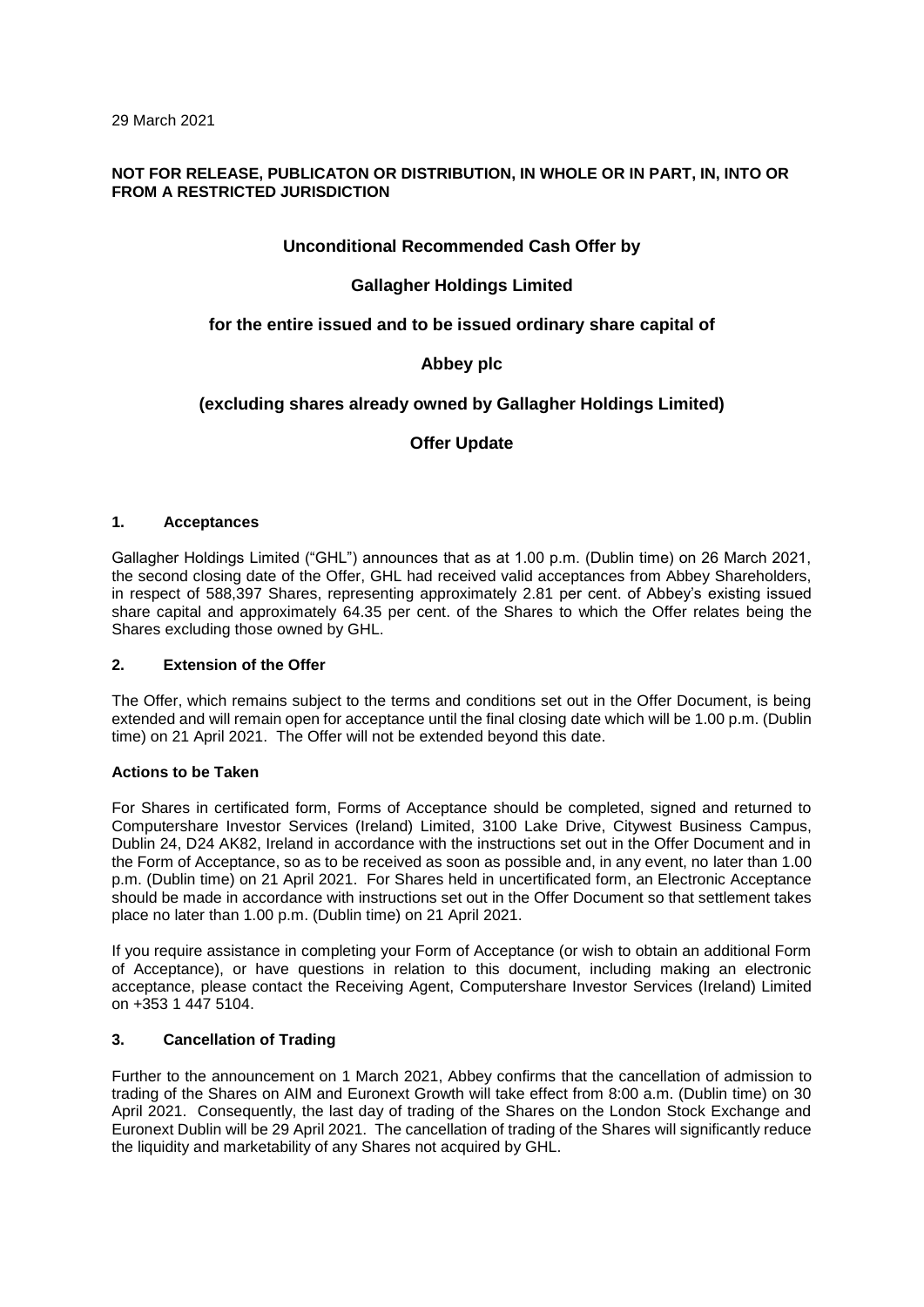Words and expressions defined in the Offer Document dated 22 December 2020 shall, unless the context otherwise requires, have the same meaning when used in this announcement.

### **For further information please contact:**

### **IBI Corporate Finance**

*(Financial adviser to the Offeror)*

Tom Godfrey +353 1 963 1200

#### **Davy**

*(Financial adviser, nominated adviser and Euronext Growth adviser to the Offeree)*

Brian Garrahy Daragh O'Reilly

+353 1 679 7788

The directors of GHL and the directors of Shrewsbury Holdings Limited (the ultimate parent undertaking of GHL) (together the "Directors") accept responsibility for the information contained in this announcement, save that the only responsibility accepted by the Directors in respect of the information in this announcement relating to Abbey, the Abbey Group, the directors of Abbey and persons connected with them, which has been compiled from published sources, has been to ensure that such information has been correctly and fairly reproduced or presented (and no steps have been taken by the Directors to verify this information). To the best of the knowledge and belief of the Directors (who have taken all reasonable care to ensure that such is the case), the information contained in this announcement for which they accept responsibility is in accordance with the facts and does not omit anything likely to affect the import of such information.

IBI Corporate Finance, is acting exclusively for GHL and no one else in connection with the Offer and will not be responsible to anyone other than GHL for providing the protections afforded to clients of IBI Corporate Finance or for providing advice in relation to the Offer, the contents of this announcement or any transaction or arrangement referred to in this announcement.

Davy, which is authorised and regulated in Ireland by the Central Bank, is acting exclusively for Abbey as financial adviser and corporate broker and no one else in connection with the Offer and will not be responsible to anyone other than Abbey for providing the protections afforded to clients of Davy or for providing advice in relation to the Offer, the contents of this announcement or any transaction or arrangement referred to herein.

The availability of the Offer to persons outside of Ireland or the United Kingdom may be affected by the laws of the relevant jurisdictions. Such persons should inform themselves about and observe any applicable requirements. If you are in any doubt about your position, you should consult your legal adviser in the relevant jurisdiction without delay. Unless otherwise determined by GHL and permitted by applicable law and regulation, the Offer is not being made, directly or indirectly, in or into any Restricted Jurisdiction, or by use of the mails, or by any means or instrumentality (including, without limitation, telephonically or electronically) of interstate or foreign commerce, or by any facility of a national securities exchange of any Restricted Jurisdiction, and the Offer will not be capable of acceptance by any such means, instrumentality or facility from or within any Restricted Jurisdiction. Accordingly, copies of this document and all other documents relating to the Offer are not being, and must not be, mailed or otherwise forwarded, distributed or sent in, into or from any Restricted Jurisdiction. Persons receiving such documents (including, without limitation, nominees, trustees and custodians) should observe these restrictions. Failure to do so may invalidate any related purported acceptance of the Offer. Notwithstanding the foregoing restrictions, GHL reserves the right to permit